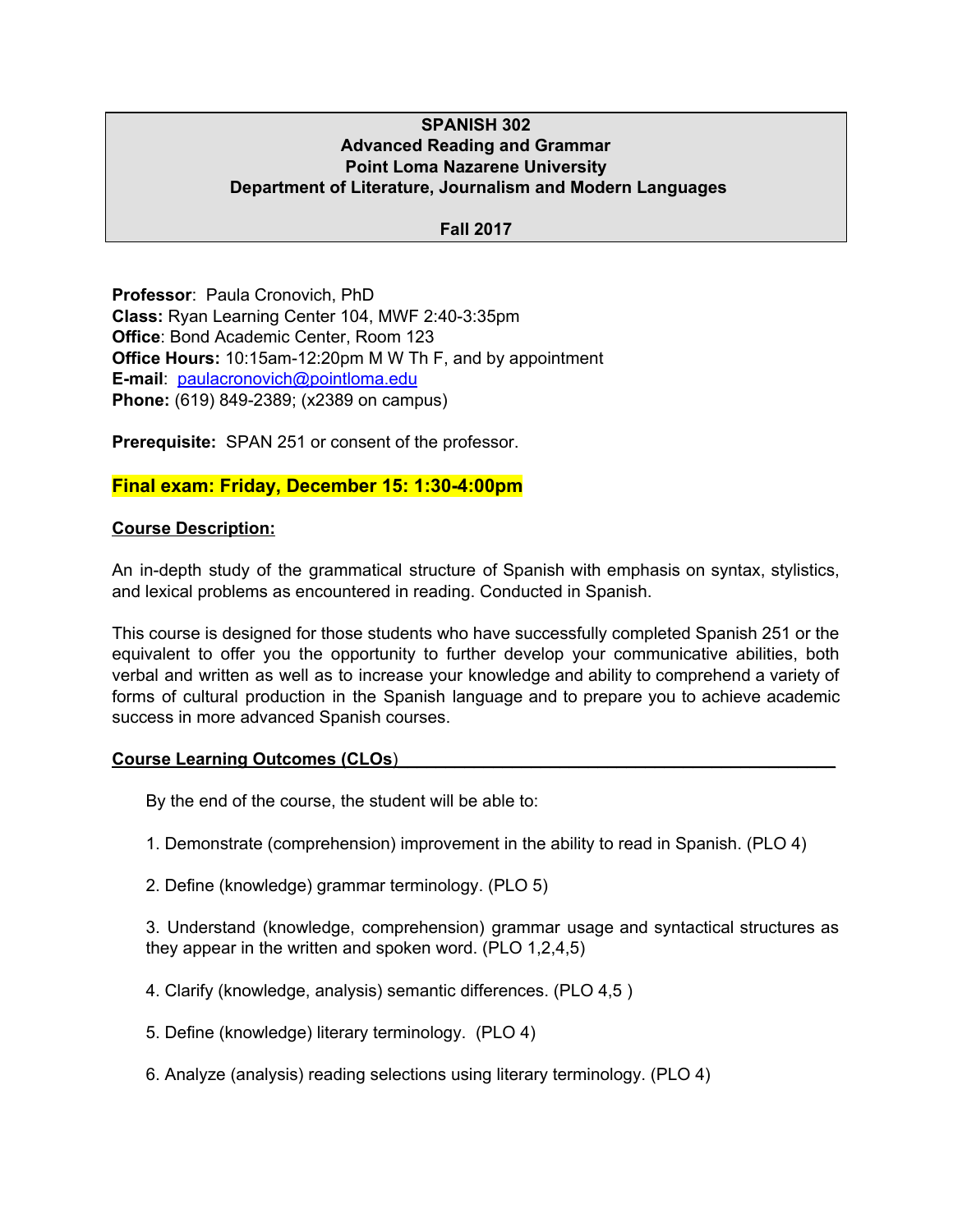## **Program Learning Outcomes for Spanish (PLOs)\_\_\_\_\_\_\_\_\_\_\_\_\_\_\_\_\_\_\_\_\_\_\_\_\_\_\_\_\_\_\_\_\_**

*Students who complete the program will be able to:*

- 1. Write essays without significant errors of grammar, spelling, or vocabulary usage that would impede comprehension by a native speaker. **(DLO 1)**
- 2. Comprehend the main idea and most details of connected oral discourse by a native speaker on a variety of topics. **(DLO 1)**
- 3. Converse in a participatory fashion with a native speaker using a variety of language strategies to convey meaning. **(DLO 1, 2, 3, 5)**
- 4. Interpret target language texts according to their cultural, literary, and/or linguistic content. **(DLO 2, 3)**
- 5. Display knowledge of the nature and structure of language. **(DLO 4)**
- 6. Discuss the influence of their own perspective on cultural interconnections through engagement with local, national, or international communities. **(DLO 3, 5)**

## **Required Materials:**

- 1. *Nuevas Voces Hispanas: Contextos Literarios para el Debate y la Composición* [Book], by Maria J. Fraser-Molina, Barbara P. Fulks, Mercedes Guijarro-Crouch · Prentice Hall · Paperback · 169 pages · ISBN 0139380779 (can be found "used" on Amazon or similar online retailer).
- 2. *A Handbook of Contemporary Spanish Grammar, 2nd ed*. Available here: <https://vistahigherlearning.com/school/pointloma>: Click on the book's image, and you have the choice whether you want to include the Loose-leaf copy with your purchase, or only buy the Supersite code, which comes with an electronic version (vtext) of the book.

## **Criteria for Evaluation**

| Homework/Performance      | 35% |
|---------------------------|-----|
| Quizzes                   | 20% |
| Midterm                   | 15% |
| <b>Oral Presentations</b> | 10% |
| <b>Final Exam</b>         | 20% |
|                           |     |

## **Homework / Performance (35%)**

Active engagement is essential to the successful completion of this course. In order to provide you with feedback throughout the course, both written and oral expression will be evaluated through the completion of take-home and in-class assignments. You are expected to demonstrate your willingness to participate in pair and group activities and come to class prepared (having read the assigned pages and completed the homework). Your daily performance will be assessed through group work, writing exercises, reading comprehension and cultural activities, role plays, debates and other assignments. If you complete the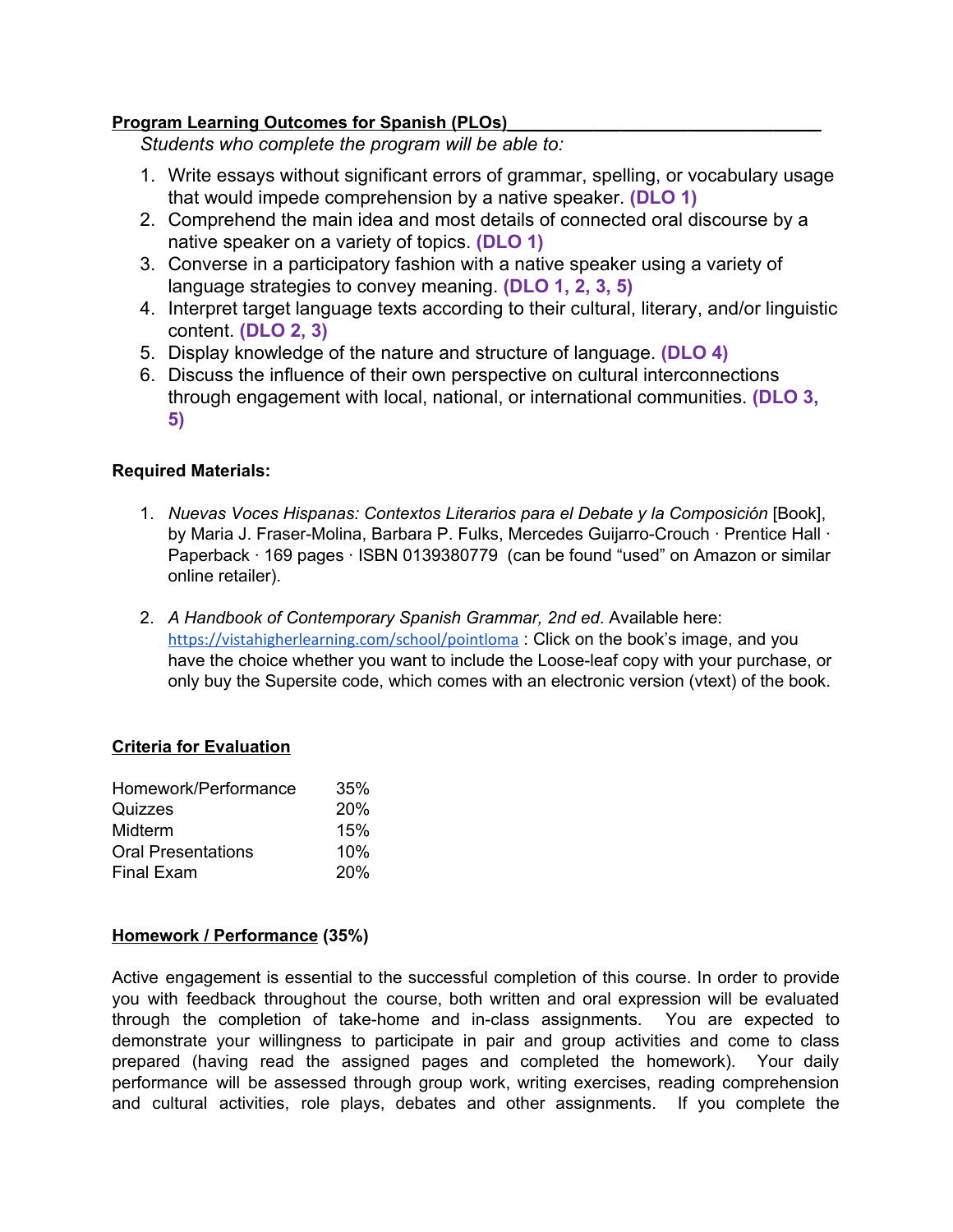homework (online www.vhlcentral.com and on Canvas), you will be able to engage with your peers and ask questions, clarify misconceptions and review any problem areas of the reading and grammar.

All assignments are to be submitted on the day they are due by 2:40pm (class time). **Late work receives a 10% penalty per day**.

### **Quizzes** (**20%**)

Quizzes assess your reading comprehension, cultural knowledge, analytical skills, vocabulary acquisition and your understanding of the grammar presented in the course. Quizzes are completed online on the Supersite [\(www.vhlcentral.com\)](http://www.vhlcentral.com/).

See Supersite and Canvas for all homework and quiz dates.

## **Midterm (15%)**

The midterm will be cumulative.

**Midterm exam: Wednesday, October 18**

#### **Oral Presentations (10%)**

You will prepare 2 formal oral presentations (10-12 min) based on the short story readings in *Nuevas voces hispanas*. You will take your peers through the elements of fiction and be prepared to answer questions about the text. Presentations are not to be read or memorized; you may use notes or an outline. You must include visuals, graphics or some type of display (PowerPoint or Prezi) to enhance the presentation.

#### **Final Exam (20%)**

The final exam will be a cumulative exam that tests your reading comprehension and your grammar skills.

## **Final exam: Friday, December 15: 1:30-4:00pm**

## **COURSE POLICIES:**

#### **INCOMPLETES AND LATE ASSIGNMENTS**

All assignments are to be submitted/turned in by the beginning of the class session when they are due—including assignments posted in Canvas/vhlcentral.com. Incompletes will only be assigned in extremely unusual circumstances.

## **FINAL EXAMINATION POLICY**

Successful completion of this class requires taking the final examination on its scheduled day. The final examination schedule is posted on the Class Schedules site. No requests for early examinations or alternative days will be approved.

## **PLNU COPYRIGHT POLICY**

Point Loma Nazarene University, as a non-profit educational institution, is entitled by law to use materials protected by the US Copyright Act for classroom education. Any use of those materials outside the class may violate the law.